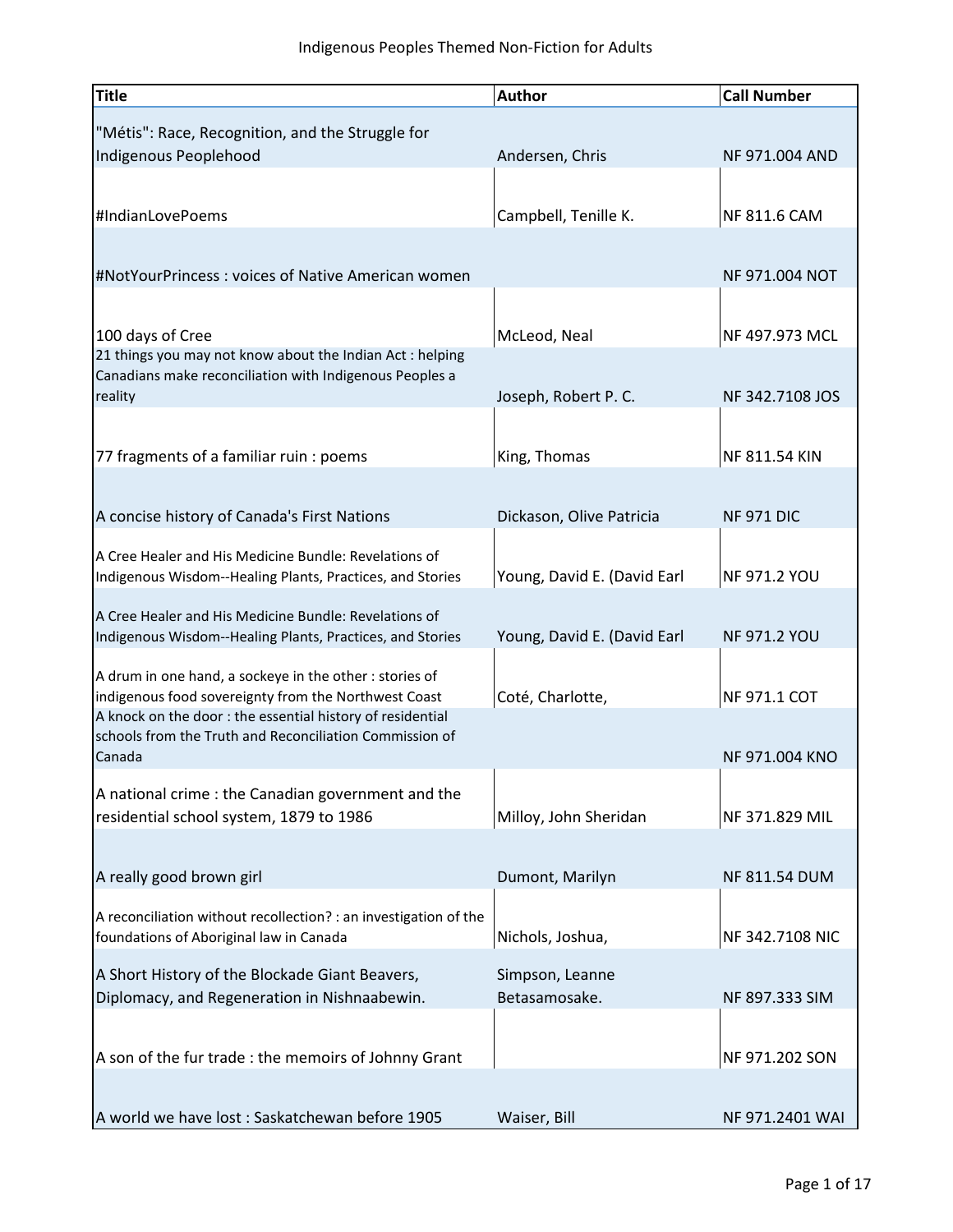| <b>Title</b>                                                                                                     | <b>Author</b>               | <b>Call Number</b>           |
|------------------------------------------------------------------------------------------------------------------|-----------------------------|------------------------------|
|                                                                                                                  |                             |                              |
| Aboriginal cultures in Alberta : five-hundred generations   Berry, Susan                                         |                             | NF 971.23 BER                |
| Aboriginal music in contemporary Canada : echoes and<br>exchanges                                                |                             | NF 781.6297071<br><b>ABO</b> |
|                                                                                                                  |                             |                              |
| Aboriginal peoples of Canada : a short introduction                                                              |                             | NF 971.004 ABO               |
| Aboriginal rights are not human rights : in defence of<br>indigenous struggles                                   | Kulchyski, Peter Keith      | NF 971.0049 KUL              |
| Aboriginal spirituality and biblical theology: closer than<br>you think                                          | Friesen, John W.            | NF 299.7 FRI                 |
|                                                                                                                  |                             |                              |
| Ákaitsinikssiistsi = Blackfoot stories of old                                                                    | Russell, Lena Heavy Shields | NF 497.352 RUS               |
| Alberta elders' Cree dictionary = Alperta ohci<br>kehtehayak nehiyaw otwestamakewasinahikan                      | LeClaire, Nancy             | NF 497.3 LEC                 |
| All the real Indians died off : and 20 other myths about                                                         |                             |                              |
| <b>Native Americans</b>                                                                                          | Dunbar-Ortiz, Roxanne       | NF 970.004 DUN               |
|                                                                                                                  |                             |                              |
| All the way : my life on ice                                                                                     | Tootoo, Jordin              | NF 796.962 TOO               |
| Amplifying Indigenous voices in business :                                                                       |                             |                              |
| Indigenization, reconciliation, and entrepreneurship                                                             | Omulo, Priscilla,           | <b>NF 658.3 OMU</b>          |
| An arrow in my heart : a First Nations woman's account of<br>survival from the streets to the height of academia | Acoose, Sharon              | <b>NF 971 ACO</b>            |
| Ancestors: Indigenous peoples of Western Canada in                                                               |                             |                              |
| historic photographs                                                                                             |                             | NF 971.004 CAR               |
|                                                                                                                  |                             |                              |
| Ancestral portraits : the colour of my people                                                                    | McDonald, Frederick R       | NF 759.11 MCD                |
|                                                                                                                  |                             |                              |
| Apple : skin to the core : a memoir in words and pictures Gansworth, Eric L.                                     |                             | NF 920.0092 GAN              |
| Arctic crime and punishment                                                                                      | Harper, Kenn                | NF 364.109 HAR               |
| Arrows in a quiver : Indigenous-Canadian relations from<br>contact to the courts                                 | Frideres, James S.          | NF 305.897 FRI               |
| Arts of engagement : taking aesthetic action in and beyond<br>the Truth and Reconciliation Commission of Canada  |                             | NF 700.89 ART                |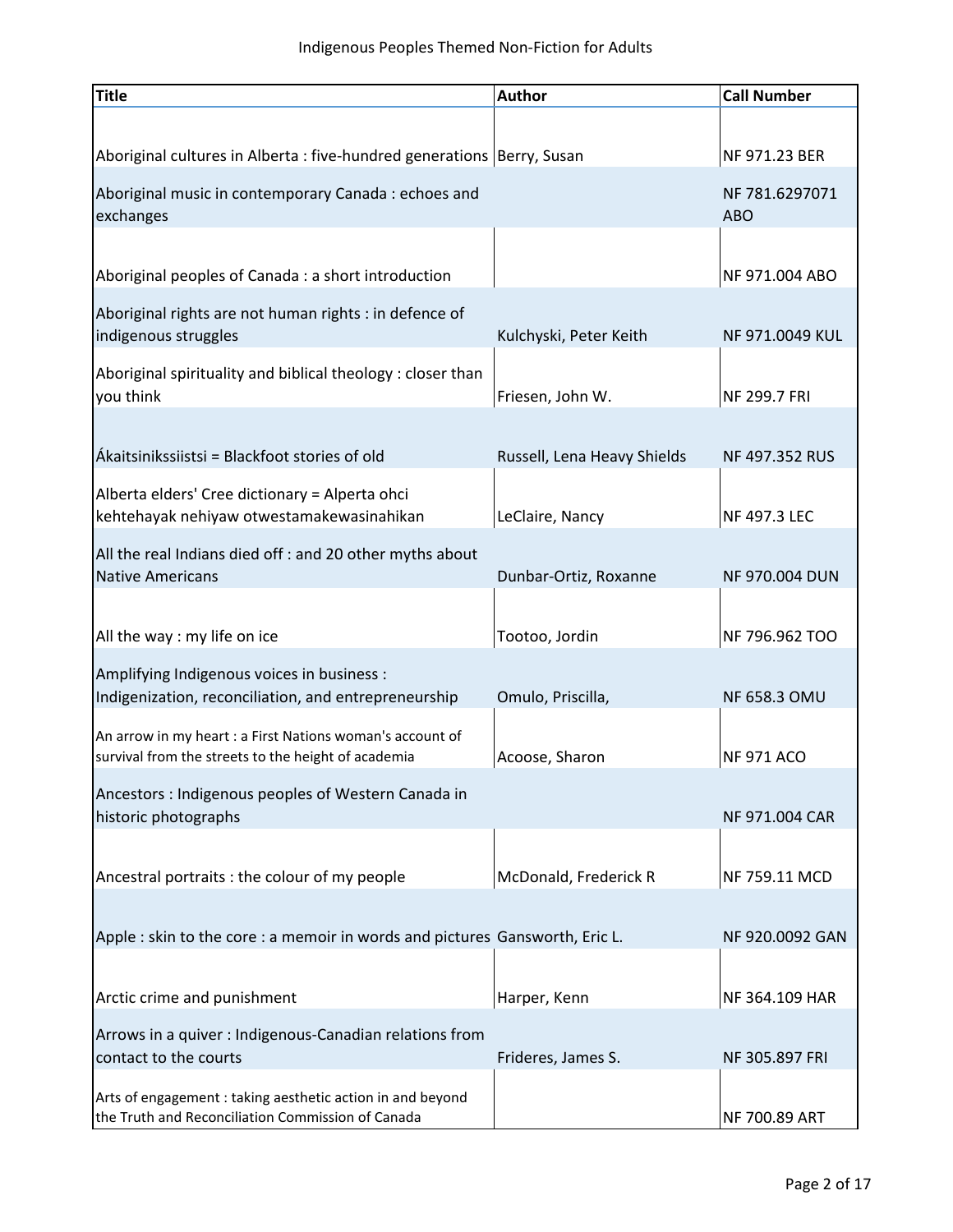| Title                                                                                             | <b>Author</b>                                 | <b>Call Number</b>  |
|---------------------------------------------------------------------------------------------------|-----------------------------------------------|---------------------|
|                                                                                                   |                                               |                     |
| Asegi Stories: Cherokee Queer and Two-Spirit Memory                                               | Driskill, Qwo-Li                              | NF 975.004 DRI      |
| Assiniboia Residential School Legacy Group                                                        | Assiniboia Residential School<br>Legacy Group | NF 371.829 ASS      |
| At the bridge: James Teit and an anthropology of                                                  |                                               |                     |
| belonging                                                                                         | Wickwire, Wendy C.                            | <b>NF 305.8 WIC</b> |
| Atalôhkâna nêsta tipâcimôwina = Cree legends and<br>narratives : from the west coast of James Bay | Scott, Simeon                                 | NF 398.209 SCO      |
|                                                                                                   |                                               |                     |
| Athlii Gwaii: upholding Haida law at Lyell Island                                                 |                                               | NF 971.4004 ATH     |
| Back to the red road : a story of survival, redemption<br>and love                                | Kaefer, Florence                              | NF 371.829 KAE      |
| Bad judgment: the myths of First Nations equality and                                             |                                               |                     |
| judicial independence in Canada                                                                   | Reilly, John                                  | NF 342.71 REI       |
| Bad judgment: the myths of First Nations equality and<br>judicial independence in Canada          | Reilly, John                                  | NF 342.7108 REI     |
| Bad medicine : a judge's struggle for justice in a First                                          |                                               |                     |
| Nations community                                                                                 | Reilly, John                                  | NF 340.092 REI      |
|                                                                                                   |                                               |                     |
| Beginning Cree = maci-nehiyawewin                                                                 | Ratt, Solomon                                 | NF 497.32 RAT       |
| Birth on the land: memories of Inuit elders and<br>traditional midwives                           | O'Brien, Beverley                             | NF 618.2 OBR        |
| Black Snake Standing Rock, the Dakota Access Pipeline,                                            |                                               |                     |
| and Environmental Justice.                                                                        | Todrys, Katherine Wiltenburg                  | <b>NF 978.4 TOD</b> |
| Blanket toss under midnight sun : portraits of everday                                            |                                               |                     |
| life in eight Indigenous communities                                                              | Seesequasis, Paul                             | NF 971.004 SEE      |
| Boundless: tracing land and dream in a new Northwest<br>Passage                                   | Winter, Kathleen                              | NF 917.19 WIN       |
|                                                                                                   |                                               |                     |
| <b>Braiding sweetgrass</b>                                                                        | Kimmerer, Robin Wall                          | NF 305.597 KIM      |
|                                                                                                   |                                               |                     |
| Brave Hearts Indian Women of the Plains.                                                          | Agonito, Joseph                               | <b>NF 920 AGO</b>   |
| Broken circle: the dark legacy of Indian residential                                              |                                               |                     |
| schools : a memoir                                                                                | Fontaine, Theodore                            | NF 371.829 FON      |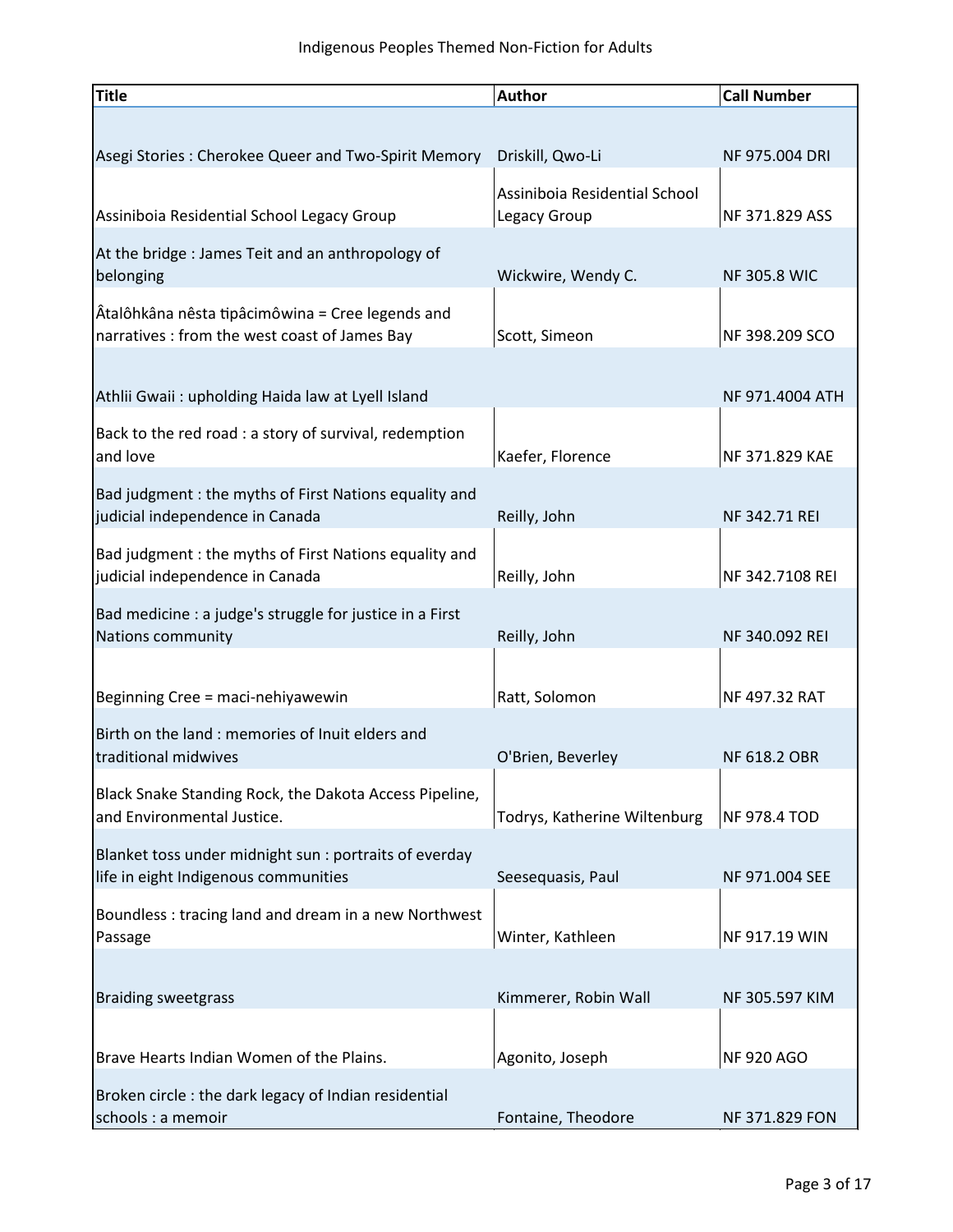| Title                                                                                                        | <b>Author</b>                                            | <b>Call Number</b>              |
|--------------------------------------------------------------------------------------------------------------|----------------------------------------------------------|---------------------------------|
|                                                                                                              |                                                          |                                 |
| Calling down the sky                                                                                         | Deerchild, Rosanna                                       | <b>NF 811.6 DEE</b>             |
| Canada and Aboriginal Canada today: changing the                                                             |                                                          |                                 |
| course of history                                                                                            | Martin, Paul                                             | NF 323.119 MAR                  |
| Canada's residential schools : the final report of the<br>Truth and Reconciliation Commission of Canada.     | <b>Truth and Reconciliation</b><br>Commission of Canada. | <b>NF 971.004 TRU</b><br>v.1p.1 |
| Canada's residential schools : the final report of the Truth and<br>Reconciliation Commission of Canada.     | <b>Truth and Reconciliation</b><br>Commission of Canada. | <b>NF 971.004 TRU</b><br>v.1p.2 |
| Canada's residential schools : the final report of the Truth and<br>Reconciliation Commission of Canada.     | <b>Truth and Reconciliation</b><br>Commission of Canada. | <b>NF 971.004 TRU</b><br>v.2    |
| Canada's residential schools : the final report of the Truth and<br>Reconciliation Commission of Canada.     | <b>Truth and Reconciliation</b><br>Commission of Canada. | <b>NF 971.004 TRU</b><br>v.3    |
| Canada's residential schools : the final report of the Truth and<br>Reconciliation Commission of Canada.     | <b>Truth and Reconciliation</b><br>Commission of Canada. | <b>NF 971.004 TRU</b><br>v.4    |
| Canada's residential schools : the final report of the Truth and<br>Reconciliation Commission of Canada.     | <b>Truth and Reconciliation</b><br>Commission of Canada. | <b>NF 971.004 TRU</b><br>v.5    |
| Canadian Justice, Indigenous Injustice                                                                       | Roach, Kent                                              | NF 345.712 ROA                  |
| Celebrating Inuit art, 1948-1970                                                                             |                                                          | NF 730.899 CEL                  |
| Circle fellowship : a members guide to organizing and                                                        |                                                          |                                 |
| participating in a sobriety support group in Native American,<br>First Nations, Inuit and Métis communities  | Thatcher, Richard                                        | NF 362.292 THA                  |
|                                                                                                              |                                                          |                                 |
| Classic images of Canadian First Nations                                                                     | Cavell, Edward                                           | NF 971.004 CAV                  |
| Clearing the Plains: disease, politics of starvation and<br>the loss of aboriginal life                      | Daschuk, James W., (James<br>William)                    | <b>NF 971.2 DAS</b>             |
| Clearing the plains: disease, politics of starvation, and<br>the loss of Aboriginal life                     | Daschuk, James W. (James<br>William)                     | NF 971.2004 DAS                 |
| Collective Care: Indigenous Motherhood, Family, and<br>HIV/AIDS Indigenous Motherhood, Family, and HIV/AIDS. | Downe, Pamela.                                           | <b>NF 614.5 DOW</b>             |
|                                                                                                              |                                                          |                                 |
| Contemporary indigenous cosmologies and pragmatics                                                           |                                                          | <b>NF 202.4 CON</b>             |
| Cree : language of the Plains = Nēhiyawēwin : paskwāwi-<br>pīkiskwēwin                                       | Okimāsis, Jean L.                                        | NF 497.323 OKI                  |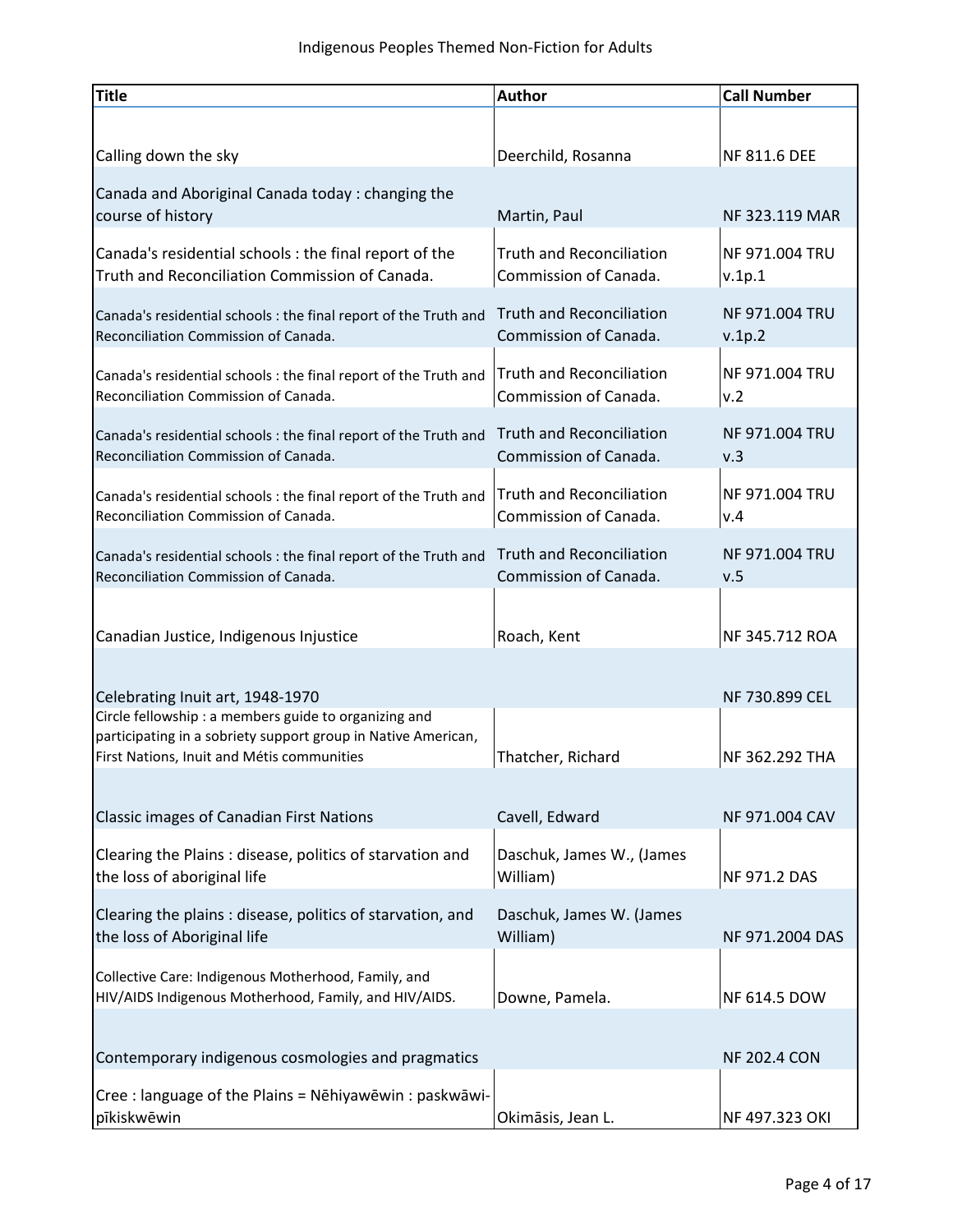| <b>Title</b>                                                                                                                               | <b>Author</b>                       | <b>Call Number</b>   |
|--------------------------------------------------------------------------------------------------------------------------------------------|-------------------------------------|----------------------|
| Cree-English, English-Cree dictionary. = Nehiyawe mina<br>akayasimo - akayasimo mina nehiyawe.                                             | Beaudet, Gérard.                    | NF 497.3 BEA         |
| Dammed The Politics of Loss and Survival in<br>Anishinaabe Territory.                                                                      | Luby, Brittany.                     | NF 305.897 LUB       |
| Dancing on our turtle's back : stories of Nishnaabeg re-<br>creation, resurgence and a new emergence                                       | Simpson, Leanne                     | NF 323.1197 SIM      |
| Dangerous spirits : the windigo in myth and history                                                                                        | Smallman, Shawn C.                  | NF 970.004 SMA       |
| Defending the Arctic Refuge A Photographer, an Indigenous<br>Nation, and a Fight for Environmental Justice.                                | Dunaway, Finis.                     | <b>NF 333.72 DUN</b> |
| Defining Métis : Catholic missionaries and the idea of<br>civilization in northwestern Saskatchewan, 1845-1898                             | Foran, Timothy P. (Timothy<br>Paul) | NF 271.7607 FOR      |
| Disinherited generations : our struggle to reclaim treaty rights<br>for First Nations women and their descendants                          | Carlson, Nellie                     | NF 323.119 CAR       |
| Dream catchers : legend, lore and artifacts                                                                                                | Oberholtzer, Cath (Catherine)       | NF 971.004 OBE       |
| Dreaming in Indian : contemporary Native American<br>voices                                                                                |                                     | NF 704.039 DRE       |
| Empire of the summer moon : Quanah Parker and the rise<br>and fall of the Comanches, the most powerful Indian tribe in<br>American history | Gwynne, S. C. (Samuel C.)           | NF 978.004 GWY       |
| Encyclopedia of native tribes of North America                                                                                             | Johnson, Michael                    | <b>NF 970 JOH</b>    |
| End-of-earth people : the Arctic Sahtu Dene                                                                                                | Brown, Bern Will                    | NF 971.92 BRO        |
| Ensouling our schools : a universally designed framework for<br>mental health, well-being, and reconciliation                              | Katz, Jennifer                      | NF 371.904 KAT       |
| Environmental activism on the ground : small green and<br>indigenous organizing                                                            |                                     | NF 333.72 ENV        |
| Eskimo pie : a poetics of Inuit identity                                                                                                   | Dunning, Norma                      | <b>NF 819.1 DUN</b>  |
| Essential ingredients : a poetry collection                                                                                                | GoldenEagle, Carol Rose,            | NF 811.6 GOL         |
| <b>Everyday Exposure</b>                                                                                                                   | Wiebe, Sarah Marie                  | NF 304.208 WIE       |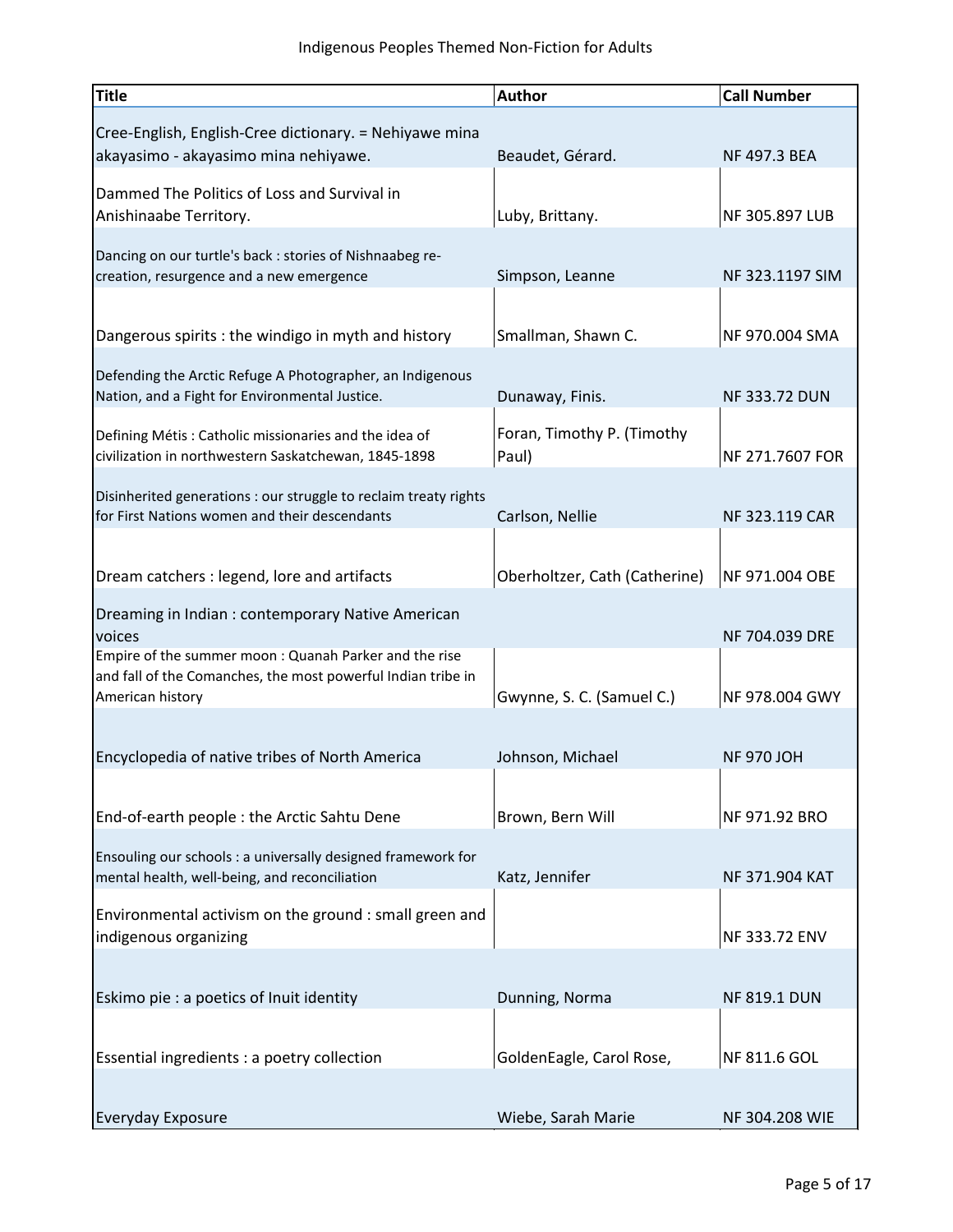| <b>Title</b>                                                                                                                                                        | <b>Author</b>                                                  | <b>Call Number</b>    |
|---------------------------------------------------------------------------------------------------------------------------------------------------------------------|----------------------------------------------------------------|-----------------------|
| Far off Metal River: Inuit Lands, Settler Stories, and the<br>Making of the Contemporary Arctic                                                                     | Cameron, Emilie                                                | NF 971.955 CAM        |
| Fighting for a hand to hold: confronting medical<br>colonialism against Indigenous children in Canada<br>Final report of the Truth and Reconciliation Commission of | Shaheen-Hussain, Samir,                                        | NF 362.108 SHA        |
| Canada. Volume one : summary : honouring the truth,<br>reconciling for the future<br>Final report of the Truth and Reconciliation Commission of                     | <b>Truth and Reconciliation</b><br><b>Commission of Canada</b> | NF 971.004 TRU        |
| Canada. Volume one : summary : honouring the truth,<br>reconciling for the future                                                                                   | <b>Truth and Reconciliation</b><br><b>Commission of Canada</b> | <b>NF 971.004 TRU</b> |
| First Nations 101 : [tons of stuff you need to know<br>about First Nations people]                                                                                  | Gray, Lynda K.                                                 | NF 971.00497 GRA      |
| First nations education in Canada : the circle unfolds                                                                                                              |                                                                | NF 371.979 FIR        |
| First Nations self-government : 17 roadblocks to self-<br>determination, and one Chief's thoughts on solutions                                                      | Wolf Collar, Leroy Paul,                                       | NF 323.119 WOL        |
| First Nations Wildfire Evacuations A Guide for<br>Communities and External Agencies.                                                                                | McGee, Tara K                                                  | NF 363.378 MCG        |
| First peoples in Canada                                                                                                                                             | McMillan, Alan D.                                              | NF 971.004 MCM        |
| First peoples of Canada: masterworks from the<br><b>Canadian Museum of Civilization</b>                                                                             | Pilon, J.-L. (Jean-Luc)                                        | NF 971.004 PIL        |
| French Canadians, furs, and indigenous women in the<br>making of the Pacific Northwest                                                                              | Barman, Jean                                                   | <b>NF 979.5 BAR</b>   |
| From Bear Rock Mountain: the life and times of a Dene<br>residential school survivor                                                                                | Mountain, Antoine                                              | NF 371.829 MOU        |
| From the ashes: my story of being Métis, homeless,<br>and finding my way                                                                                            | Thistle, Jesse                                                 | NF 971.004 THI        |
| From treaty peoples to treaty nation : a road map for all<br>Canadians                                                                                              | Poelzer, Greg                                                  | NF 971.004 POE        |
| From where I stand : rebuilding Indigenous Nations for<br>a stronger Canada                                                                                         | Wilson-Raybould, Jody                                          | NF 971.004 WIL        |
| Gatherings Reimagining Indigenous-Settler Relations.                                                                                                                | Hager, Shirley.                                                | NF 305.897 HAG        |
| God and the Indian : a play                                                                                                                                         | Taylor, Drew Hayden                                            | NF 812.54 TAY         |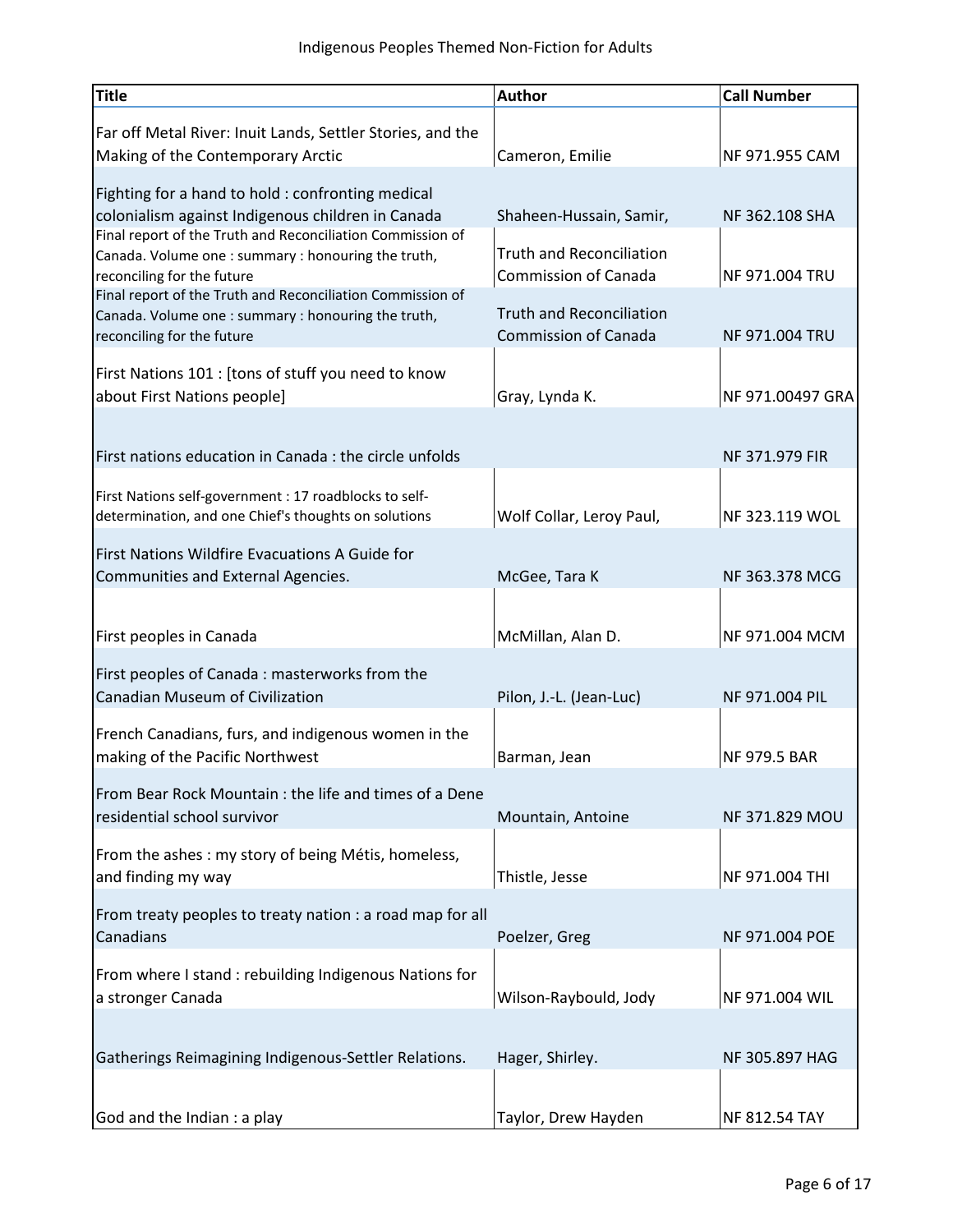| <b>Title</b>                                                    | <b>Author</b>          | <b>Call Number</b>   |
|-----------------------------------------------------------------|------------------------|----------------------|
| Highway of Tears : a true story of racism, indifference and the |                        |                      |
| pursuit of justice for missing and murdered indigenous          |                        |                      |
| women and girls                                                 | McDiarmid, Jessica,    | NF 362.88 MCD        |
|                                                                 |                        |                      |
| Holy wild                                                       | Benaway, Gwen          | NF 811.6 BEN         |
|                                                                 |                        |                      |
| Honouring the strength of Indian women: plays,                  |                        |                      |
| stories, poetry                                                 | Manuel, Vera           | <b>NF 812.54 MAN</b> |
|                                                                 |                        |                      |
|                                                                 |                        |                      |
| Hope matters                                                    | Maracle, Lee,          | NF 811.54 MAR        |
| How we go home: voices from Indigenous North                    |                        |                      |
| America                                                         |                        | <b>NF 305.8 SIN</b>  |
|                                                                 |                        |                      |
| I Am a Damn Savage / What Have You Done to My                   |                        |                      |
| Country?                                                        | Kapesh, An Antane.     | NF 970.004 ANT       |
|                                                                 |                        |                      |
| I am a Metis: the story of Gerry St. Germain                    | O'Neil, Peter Michael  | NF 971.064 ONE       |
|                                                                 |                        |                      |
|                                                                 |                        |                      |
| I will see you again                                            | Boivin, Lisa           | NF 155.937 BOI       |
|                                                                 |                        |                      |
| Identity by design: tradition, change, and celebration in       |                        |                      |
| Native women's dresses                                          |                        | <b>NF 746.9 IDE</b>  |
|                                                                 |                        |                      |
| Imagining child welfare in the spirit of reconciliation         |                        | NF 362.709 IMA       |
|                                                                 |                        |                      |
|                                                                 |                        |                      |
| In my own moccasins : a memoir of resilience                    | Knott, Helen           | <b>NF 971.1 KNO</b>  |
| In our own Aboriginal voice 2 : a collection of                 |                        |                      |
| Indigenous authors and artists in Canada                        |                        | NF 810.808 INO       |
|                                                                 |                        |                      |
| In the shadow of our ancestors : the inventions and             |                        |                      |
| genius of the First Peoples                                     | Arthurson, Wayne,      | NF 970.004 ART       |
|                                                                 |                        |                      |
|                                                                 |                        |                      |
| In this together: fifteen stories of truth & reconciliation     |                        | NF 971.004 INT       |
|                                                                 |                        |                      |
| Inconvenient Skin / Nay�ht�wan Wasakay                          | Koyczan, Shane L.      | <b>NF 811.6 KOY</b>  |
|                                                                 |                        |                      |
|                                                                 |                        |                      |
| Indian Ernie: perspectives on policing and leadership           | Louttit, Ernie         | NF 363.2092 LOU      |
|                                                                 |                        |                      |
| Indian in the cabinet : speaking truth to power                 | Wilson-Raybould, Jody, | NF 971.07 WIL        |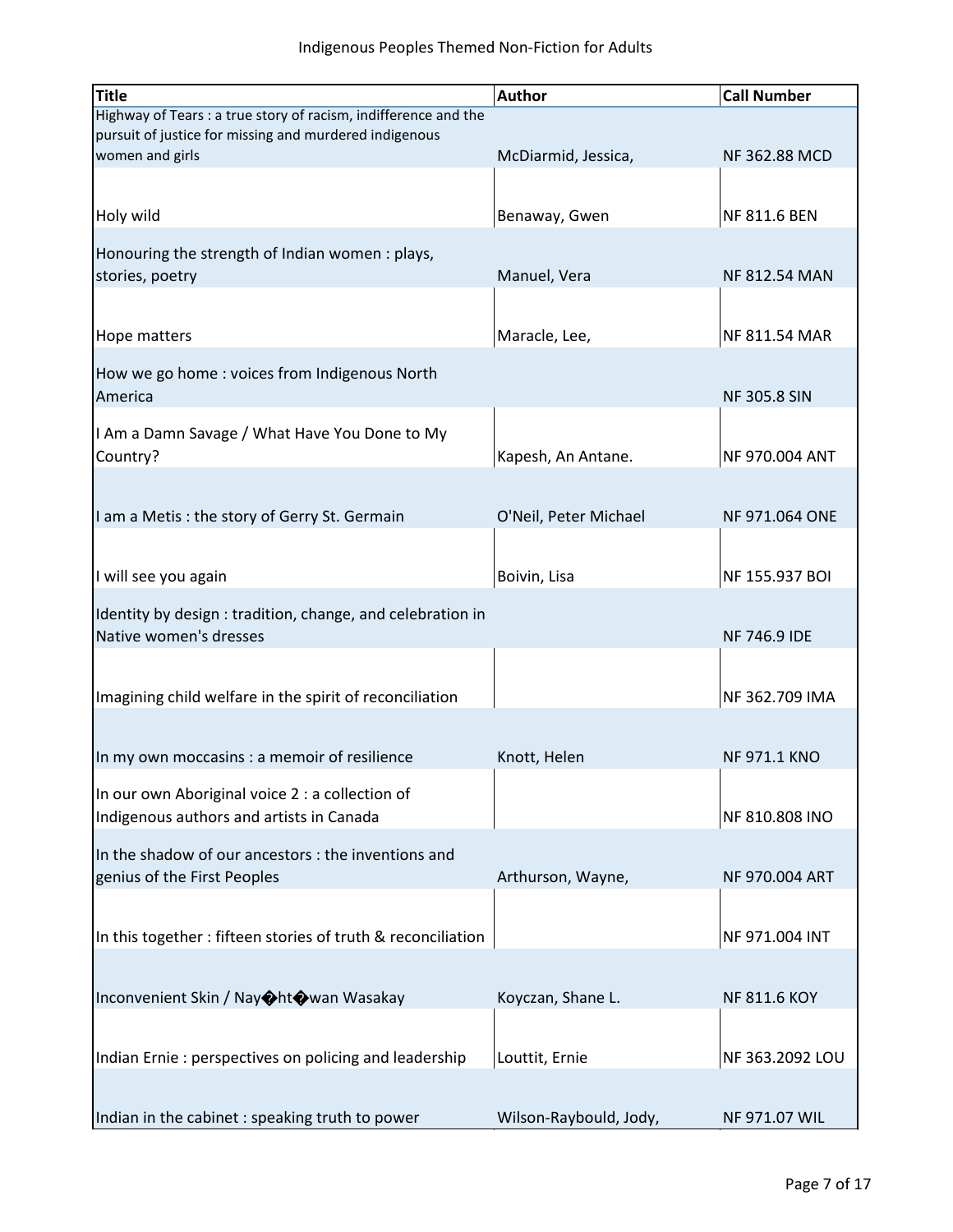| <b>Title</b>                                                                                                              | <b>Author</b>          | <b>Call Number</b>   |
|---------------------------------------------------------------------------------------------------------------------------|------------------------|----------------------|
|                                                                                                                           |                        |                      |
| Indian in the cabinet : speaking truth to power                                                                           | Wilson-Raybould, Jody, | NF 971.07 WIL        |
| Indians in the fur trade : their role as trappers, hunters, and<br>middlemen in the lands of the southwest of Hudson Bay, |                        |                      |
| 1660-1870                                                                                                                 | Ray, Arthur J.         | NF 306.089 RAY       |
|                                                                                                                           |                        |                      |
| Indigenomics : taking a seat at the economic table                                                                        | Hilton, Carol Anne     | NF 338.7 HIL         |
|                                                                                                                           |                        |                      |
| Indigenous Celebrity Entanglements with Fame.                                                                             | Adese, Jennifer.       | <b>NF 302.23 ADE</b> |
| Indigenous healing psychology : honoring the wisdom                                                                       |                        |                      |
| of the First Peoples                                                                                                      | Katz, Richard          | NF 155.82 KAT        |
| Indigenous nationals, Canadian citizens : from first                                                                      |                        |                      |
| contact to Canada 150 and beyond                                                                                          | Courchene, Thomas J.   | NF 971.004 COU       |
| Indigenous people and Jesus: making the Bible come                                                                        |                        |                      |
| alive                                                                                                                     | Stelter, Parry,        | NF 270.089 STE       |
|                                                                                                                           |                        |                      |
| Indigenous peoples atlas of Canada. First Nations                                                                         |                        | NF 971.004 IND       |
|                                                                                                                           |                        |                      |
| Indigenous peoples atlas of Canada. First Nations                                                                         |                        | NF 971.004 IND       |
| Indigenous peoples atlas of Canada. Indigenous Canada                                                                     |                        | NF 971.004 IND       |
|                                                                                                                           |                        |                      |
| Indigenous peoples atlas of Canada. Indigenous Canada                                                                     |                        | NF 971.004 IND       |
|                                                                                                                           |                        |                      |
| Indigenous peoples atlas of Canada. Inuit                                                                                 |                        | NF 971.004 IND       |
|                                                                                                                           |                        |                      |
| Indigenous peoples atlas of Canada. Inuit                                                                                 |                        | NF 971.004 IND       |
|                                                                                                                           |                        |                      |
| Indigenous peoples atlas of Canada. Métis                                                                                 |                        | NF 971.004 IND       |
|                                                                                                                           |                        |                      |
| Indigenous peoples atlas of Canada. Métis                                                                                 |                        | NF 971.004 IND       |
| Indigenous women and street gangs : survivance                                                                            |                        |                      |
| narratives                                                                                                                |                        | <b>NF 364.1 IND</b>  |
| Indigenous Women's Theatre in Canada A Mechanism                                                                          |                        |                      |
| of Decolonization.                                                                                                        | MacKenzie, Sarah.      | NF 812.009 MAC       |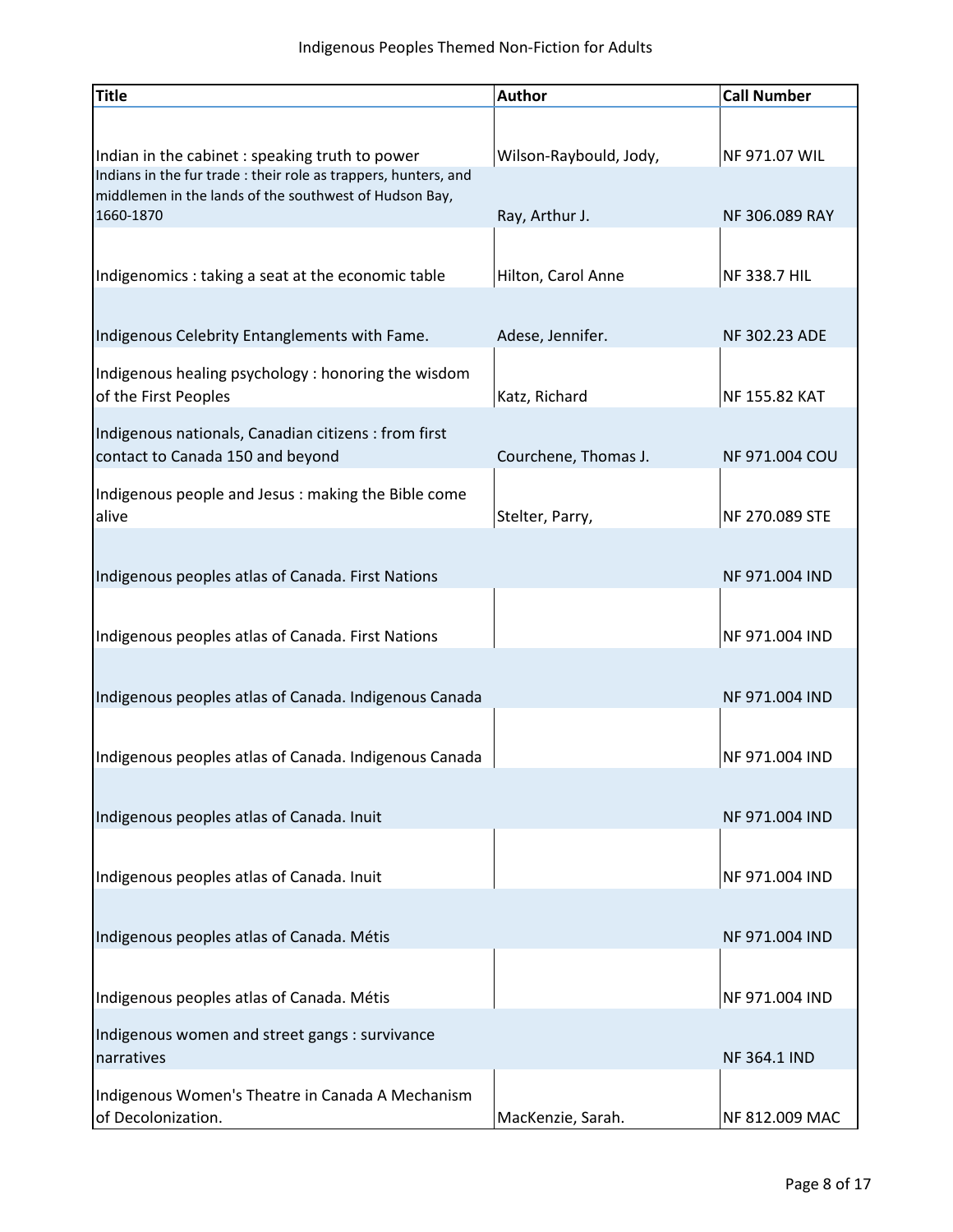| <b>Title</b>                                               | <b>Author</b>                 | <b>Call Number</b>    |
|------------------------------------------------------------|-------------------------------|-----------------------|
| Ingenious : how Canadian innovators made the world         |                               |                       |
| smarter, smaller, kinder, safer, healthier, wealthier, and |                               |                       |
| happier                                                    | Johnston, David               | NF 609.71 JOH         |
| Injichaag: my soul in story: Anishinaabe poetics in art    |                               |                       |
| and words                                                  | Meshake, Rene                 | NF 700.92 MES         |
|                                                            |                               |                       |
|                                                            |                               |                       |
| Inuit modern: the Samuel and Esther Sarick collection      | Art Gallery of Ontario        | NF 704.03 ART         |
| Ipperwash : the tragic failure of Canada's Aboriginal      |                               |                       |
| policy                                                     | Hedican, Edward J.            | NF 305.897 HED        |
|                                                            |                               |                       |
|                                                            |                               |                       |
| <b>Iskotew Iskwew</b>                                      | Merasty, Francine             | <b>NF 811.6 MER</b>   |
|                                                            |                               |                       |
| Iskotew iskwew : poetry of a northern rez girl             | Merasty, Francine             | NF 819.1 MER          |
| Journeying between the worlds : walking with the sacred    |                               |                       |
| spirits through Native American Shamanic teachings &       |                               |                       |
| practices                                                  | Skyfire, Eagle                | NF 299.713 SKY        |
|                                                            |                               |                       |
| Kamloopa: an Indigenous matriarch story                    | Senklip Harvey, Kim,          | NF 812.6 SEN          |
|                                                            |                               |                       |
|                                                            |                               |                       |
| Kayanerenkó: wa : the great law of peace                   | Williams, Kayanesenh Paul     | NF 340.527 WIL        |
|                                                            |                               |                       |
| kayās nōhcīn : I come from a long time back                | Rockthunder, Mary Louise,     | NF 971.244 ROC        |
|                                                            |                               |                       |
| Knowing the past, facing the future : Indigenous           |                               |                       |
| education in Canada                                        |                               | <b>NF 371.829 CAR</b> |
|                                                            |                               |                       |
| Law's indigenous ethics                                    | Borrows, John                 | NF 342.71 BOR         |
|                                                            |                               |                       |
|                                                            |                               |                       |
| Life in the city of dirty water : a memoir of healing      | Thomas-Müller, Clayton        | NF 333.72 THO         |
| Life stages and native women : memory, teachings, and      |                               |                       |
| story medicine                                             | Anderson, Kim                 | NF 305.48 AND         |
|                                                            |                               |                       |
|                                                            |                               |                       |
| Living in Indigenous Sovereignty                           | Carlson-Manathara, Elizabeth. | NF 305.897 CAR        |
|                                                            |                               |                       |
| Living with animals: Ojibwe spirit powers                  | Pomedli, Michael M            | NF 299.783 POM        |
|                                                            |                               |                       |
|                                                            |                               |                       |
| Looks like Daylight                                        | Ellis, Deborah                | NF 305.2308 ELL       |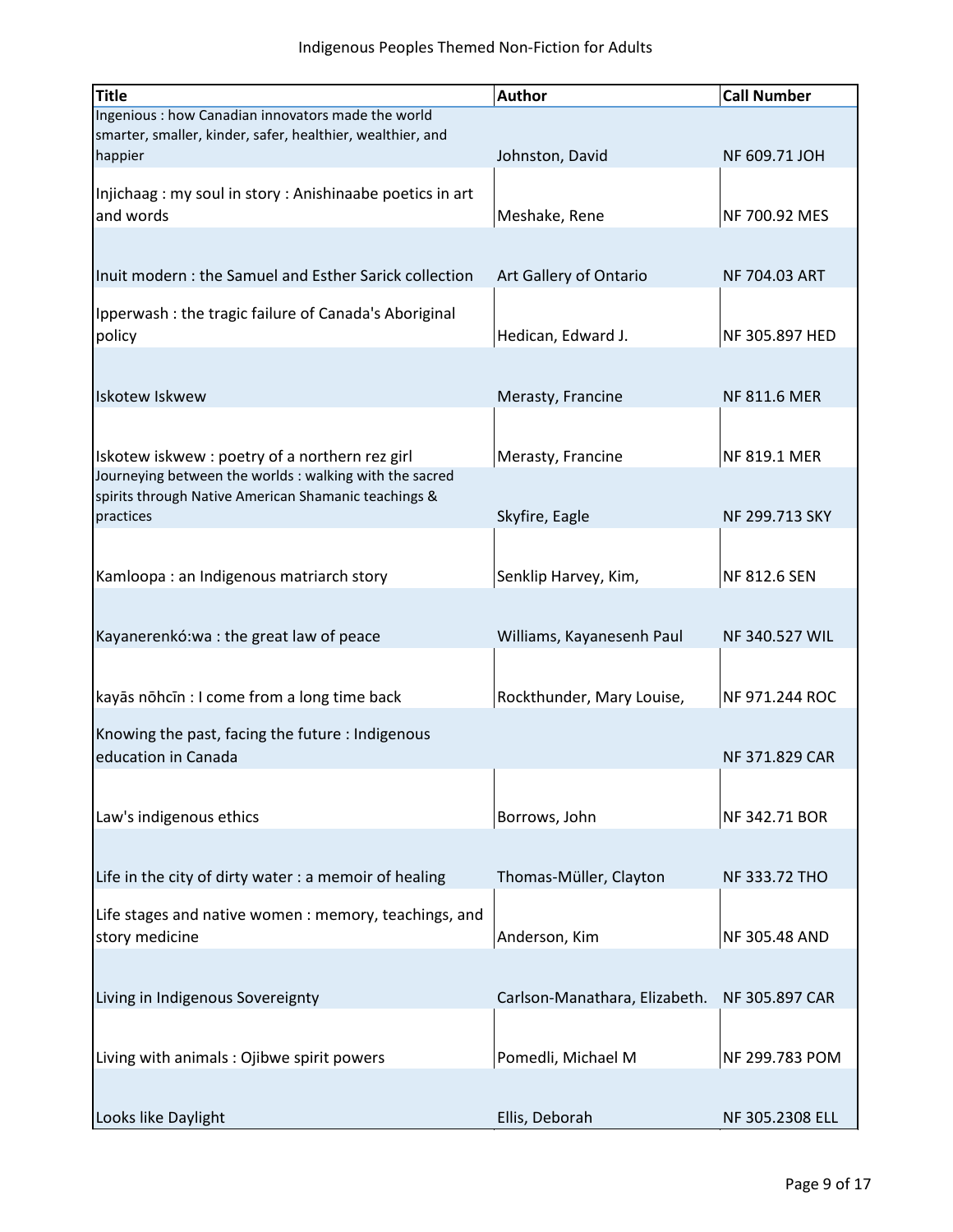| <b>Title</b>                                                                                                       | <b>Author</b>           | <b>Call Number</b>           |
|--------------------------------------------------------------------------------------------------------------------|-------------------------|------------------------------|
|                                                                                                                    |                         |                              |
| Loss of Indigenous Eden and the fall of spirituality                                                               | Stonechild, Blair,      | <b>NF 299 STO</b>            |
|                                                                                                                    |                         |                              |
| Louis Riel and Gabriel Dumont                                                                                      | Boyden, Joseph          | NF 971.051 BOY               |
| Maps of experience : the anchoring of land to story in<br>Secwepemc discourse                                      | Palmer, Andie Diane     | NF 971.175 PAL               |
| Masculindians: conversations about indigenous<br>manhood                                                           | McKegney, Sam           | <b>NF 970 MCK</b>            |
| Me artsy                                                                                                           |                         | NF 704.0397071<br><b>MEA</b> |
| Medicine unbundled : a journey through the minefields<br>of indigenous health care                                 | Geddes, Gary            | NF 362.108 GED               |
| Metis and the medicine line : creating a border and                                                                |                         |                              |
| dividing a people                                                                                                  | Hogue, Michel           | NF 971.23 HOG                |
| Métis in Canada : history, identity, law & politics                                                                |                         | NF 971.004 MET               |
| Metis pioneers: Marie Rose Delorme Smith and<br>Isabella Clark Hardisty Lougheed                                   | MacKinnon, Doris Jeanne | NF 971.004 MAC               |
| mitoni niya nohiyaw / Cree Is Who I Truly Am                                                                       | Whitecalf, Sarah        | NF 497.323 WHI               |
| Modern native feasts : healthy, innovative, sustainable                                                            |                         |                              |
| cuisine                                                                                                            | George, Andrew, Jr      | NF 641.592 GEO               |
|                                                                                                                    |                         |                              |
| More Indian Ernie : insights from the streets                                                                      | Louttit, Ernie          | NF 363.209 LOU               |
| Mother Earth plants for health & beauty = kikāwīnaw askiy<br>oskihtēpakwa: Indigenous plants, traditions & recipes | Armstrong, Carrie,      | <b>NF 613 ARM</b>            |
| My decade at Old Sun, my lifetime of hell                                                                          | <b>Bear Chief</b>       | NF 371.829 BEA               |
| My heroes have always been Indians: a century of great<br><b>Indigenous Albertans</b>                              | Voyageur, Cora Jane     | NF 971.23 VOY                |
| My name is Arnaktauyok: the life and art of Germaine<br>Arnaktauyok                                                | Arnaktauyok, Germaine   | <b>NF 709.2 ARN</b>          |
| My privilege, my responsibility : a memoir                                                                         | North, Sheila           | <b>NF 305.48 NOR</b>         |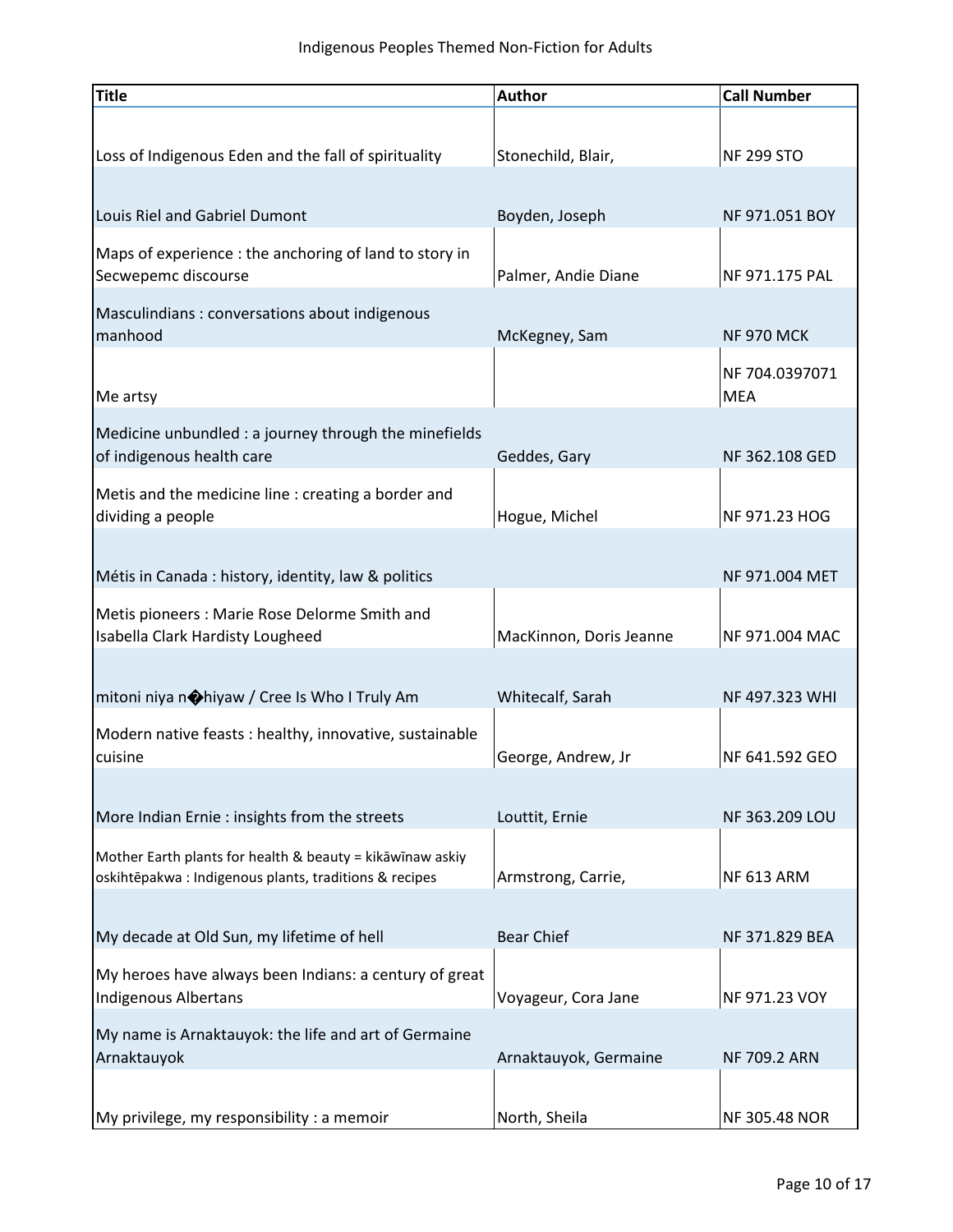| <b>Title</b>                                                                         | <b>Author</b>          | <b>Call Number</b>   |
|--------------------------------------------------------------------------------------|------------------------|----------------------|
|                                                                                      |                        |                      |
| Native North American art                                                            | Berlo, Janet Catherine | <b>NF 704.5 BER</b>  |
|                                                                                      |                        |                      |
| Native women changing their worlds                                                   | Cutright, Patricia J.  | <b>NF 305.48 CUT</b> |
|                                                                                      |                        |                      |
| NDN coping mechanisms : notes from the field                                         | Belcourt, Billy-Ray    | NF 811.6 BEL         |
|                                                                                      |                        | NF 497.3 WOL v.1     |
| Nēhiýawēwin : itwēwina = Cree : words                                                | Wolvengrey, Arok       | v.1                  |
|                                                                                      |                        | NF 497.3 WOL v.2     |
| Nēhiýawēwin : itwēwina = Cree : words                                                | Wolvengrey, Arok       | v.2                  |
| New native kitchen : celebrating modern recipes of the                               |                        |                      |
| American Indian                                                                      | Bitsoie, Freddie,      | NF 641.592 BIT       |
|                                                                                      |                        |                      |
| Nīhithaw ācimowina = Woods Cree stories                                              | Ratt, Solomon          | NF 497.323 RAT       |
|                                                                                      |                        |                      |
| Nilh izá sptákwlhkalh = These are our legends                                        |                        | NF 497.942 NIL       |
|                                                                                      |                        |                      |
| Nipê wânîn = My way back                                                             | Lafond, Mika           | <b>NF 811.6 LAF</b>  |
|                                                                                      |                        |                      |
| Nîtisânak                                                                            | Nixon, Lindsay         | NF 306.766 NIX       |
| No man's river                                                                       | Mowat, Farley          | NF 971.271 MOW       |
|                                                                                      |                        |                      |
| No surrender : the land remains indigenous                                           | Krasowski, Sheldon     | NF 971.2 KRA         |
|                                                                                      |                        |                      |
| Nudges from Grandfather: Honouring Indigenous<br>Spiritual Technologies              | Kavelin, Chris         | <b>NF 204 KAV</b>    |
|                                                                                      |                        |                      |
| Oak Flat : a fight for sacred land in the American West                              | Redniss, Lauren,       | NF 979.004 RED       |
|                                                                                      |                        |                      |
| Obstruction of justice : the search for truth on Canada's<br><b>Highway of Tears</b> | Michalko, Ray          | NF 364.15 MIC        |
| Okanagan women's voices: Syilx and settler writing and                               |                        |                      |
| relations, 1870s to 1960s                                                            |                        | NF 971.15 OKA        |
|                                                                                      |                        |                      |
| One drum : stories and ceremonies for a planet                                       | Wagamese, Richard,     | NF 299.783 WAG       |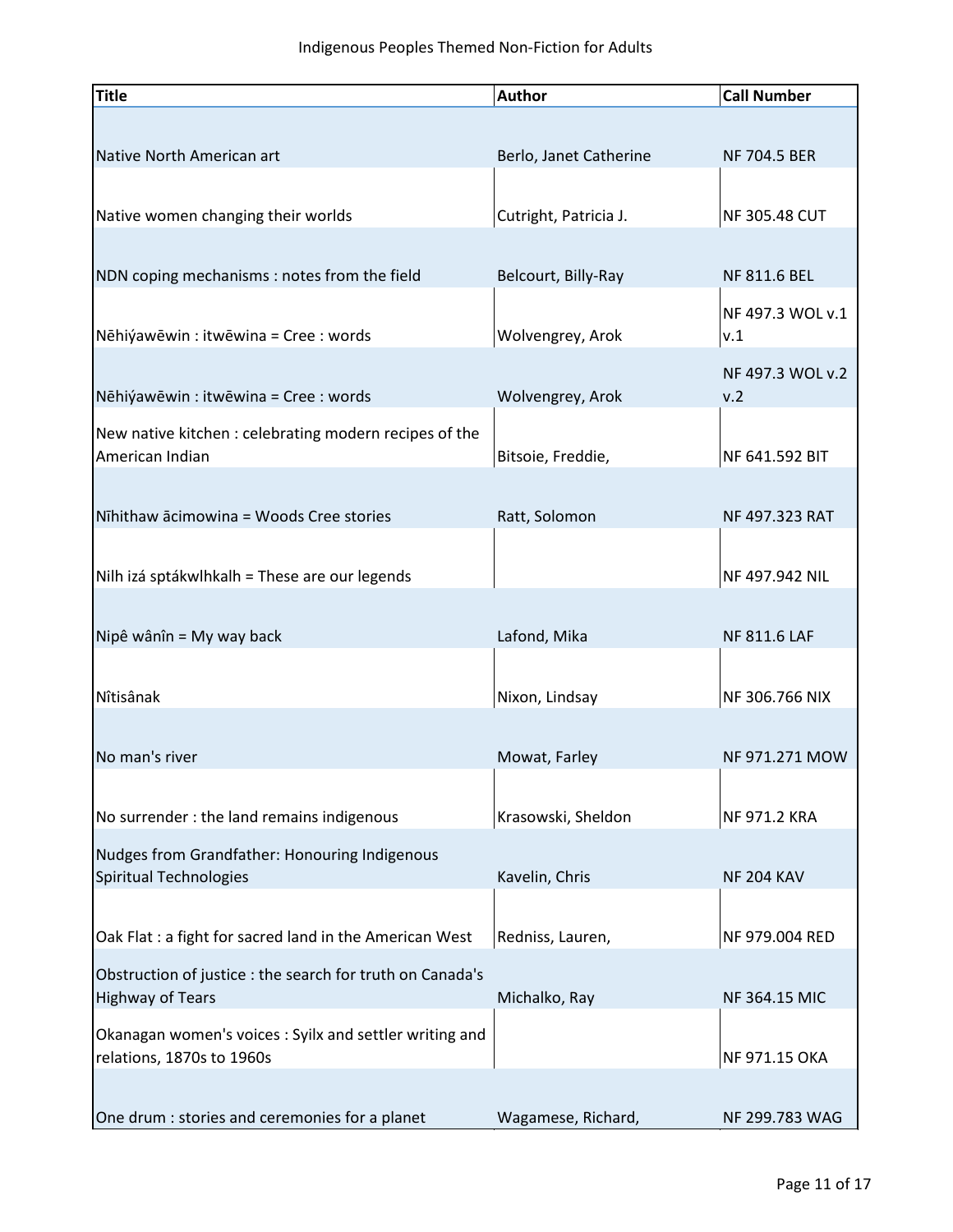| <b>Title</b>                                                                                                 | <b>Author</b>         | <b>Call Number</b>   |
|--------------------------------------------------------------------------------------------------------------|-----------------------|----------------------|
|                                                                                                              |                       |                      |
| One story, one song                                                                                          | Wagamese, Richard     | NF 819.32 WAG        |
|                                                                                                              |                       |                      |
| Our Hearts Are as One Fire An Ojibway-Anishinabe                                                             |                       |                      |
| Vision for the Future.                                                                                       | Fontaine, Jerry.      | <b>NF 303.34 FON</b> |
| Our ice is vanishing = Sikuvut nunguliqtuq : a history of                                                    |                       |                      |
| Inuit, newcomers, and climate change                                                                         | Wright, Shelley       | <b>NF 971.9 WRI</b>  |
|                                                                                                              |                       |                      |
|                                                                                                              |                       |                      |
| Our story: Aboriginal voices on Canada's past<br>Our Whole Gwich'in Way of Life Has Changed / Gwich'in K'yuu |                       | NF 810.010 OUR       |
| Gwiidandi' Tthak Ejuk Gonlih Stories from the People of the                                                  |                       |                      |
| Land.                                                                                                        | McCartney, Leslie.    | NF 920.009 MCC       |
|                                                                                                              |                       |                      |
|                                                                                                              |                       |                      |
| Peace, power, righteousness : an indigenous manifesto                                                        | Alfred, Taiaiake.     | NF 323.119 ALF       |
|                                                                                                              |                       |                      |
| Perception : a photo series                                                                                  | Adams, K.C.           | NF 779.092 ADA       |
|                                                                                                              |                       |                      |
| Performing Turtle Island : Indigenous theatre on the                                                         |                       |                      |
| world stage                                                                                                  |                       | NF 792.089 PER       |
|                                                                                                              |                       |                      |
| Peyakow                                                                                                      | McLeod, Darrel J.     | NF 305.897 MCL       |
|                                                                                                              |                       |                      |
| Picking up the pieces : residential school memories and                                                      |                       |                      |
| the making of the Witness Blanket                                                                            | Newman, Carey         | NF 371.829 NEW       |
|                                                                                                              |                       |                      |
| Pipestone: My Life in an Indian Boarding School                                                              | Fortunate Eagle, Adam | NF 371.829 FOR       |
|                                                                                                              |                       |                      |
|                                                                                                              |                       |                      |
| Read, listen, tell : indigenous stories from Turtle Island                                                   |                       | NF 810.808 REA       |
| Reclaiming Two-Spirits : sexuality, spiritual renewal &                                                      |                       |                      |
| sovereignty in Native America                                                                                | Smithers, Gregory D., | NF 306.76 SMI        |
|                                                                                                              |                       |                      |
| Recollecting: Lives of Aboriginal Women of the                                                               |                       |                      |
| <b>Canadian Northwest and Borderlands</b>                                                                    |                       | NF 971.004 REC       |
|                                                                                                              |                       |                      |
| Reconciliation in practice : a cross-cultural perspective                                                    |                       | <b>NF 305.8 REC</b>  |
|                                                                                                              |                       |                      |
| Reconciliation manifesto: recovering the land,                                                               |                       |                      |
| rebuilding the economy<br>Responding to human trafficking : dispossession, colonial                          | Manuel, Arthu         | NF 305.897 MAN       |
| violence, and resistance among indigenous and racialized                                                     |                       |                      |
| women                                                                                                        | Kaye, Julie           | NF 364.155 KAY       |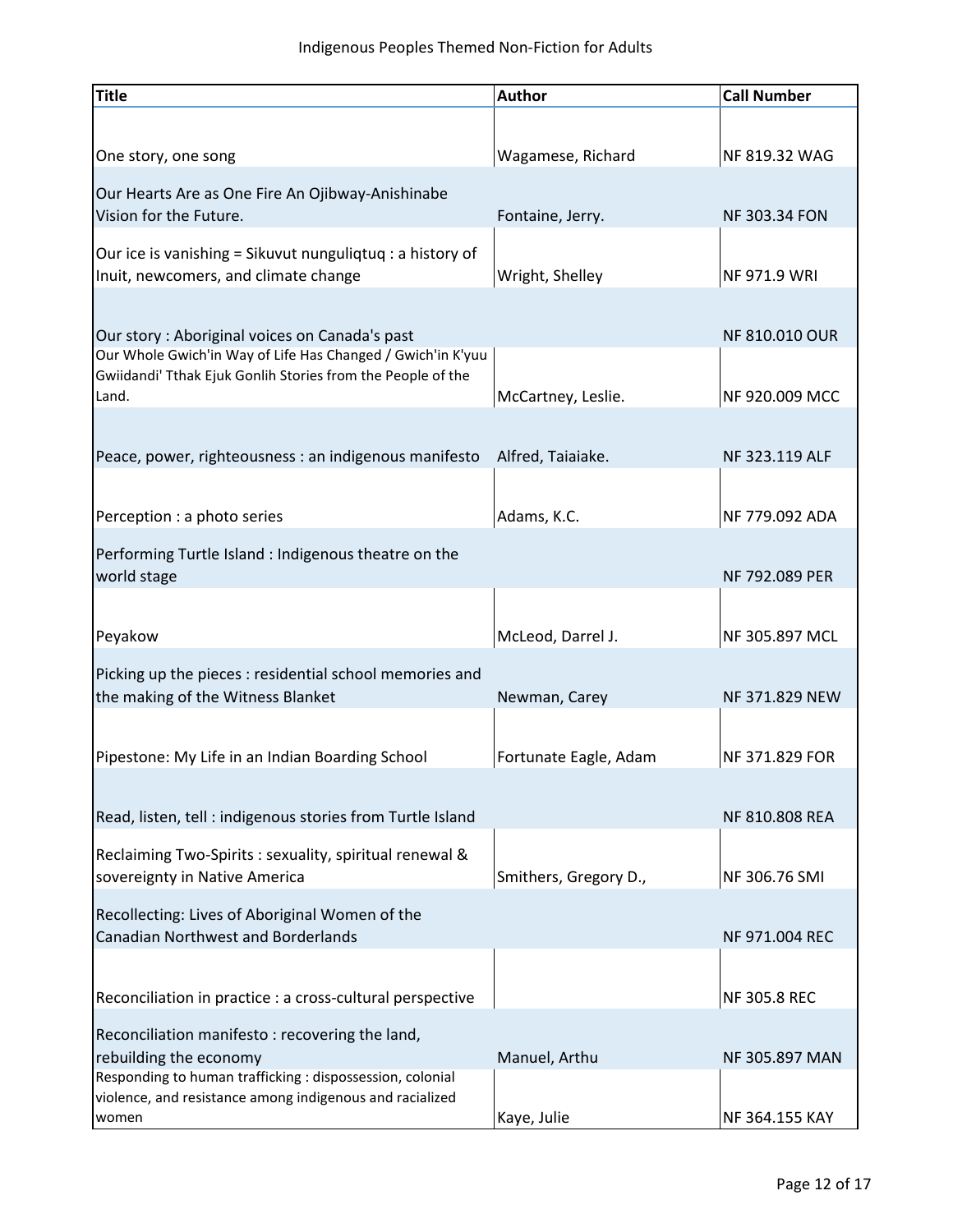| <b>Title</b>                                                                              | <b>Author</b>                          | <b>Call Number</b> |
|-------------------------------------------------------------------------------------------|----------------------------------------|--------------------|
| Resurgence and reconciliation : indigenous-settler<br>relations and earth teachings       |                                        | NF 971.004 RES     |
| Returning to ceremony : spirituality in Manitoba Métis<br>communities                     | Fiola, Chantal,                        | NF 299.79 FIO      |
| Rooster Town: the history of an urban Métis<br>community, 1901-1961                       | Peters, Evelyn J                       | NF 305.897 PET     |
| Royally wronged: the Royal Society of Canada and<br>Indigenous peoples                    |                                        | NF 061.1 ROY       |
| Sacred instructions : indigenous wisdom for living spirit-<br>based change                | Mitchell, Sherri L.                    | NF 299.783 MIT     |
| Secwépemc people, land, and laws = Yerí7 re Stsq'ey's-<br>kucw                            | Ignace, Marianne                       | NF 971.1004 IGN    |
| Seen but Not Seen Influential Canadians and the First<br>Nations from the 1840s to Today. | Smith, Donald B.                       | NF 305.897 SMI     |
| Separate beds : a history of Indian hospitals in Canada,<br>1920s-1980s                   | Lux, Maureen K. (Maureen<br>Katherine) | NF 362.108 LUX     |
| Seven fallen feathers: racism, death, and hard truths in<br>a northern city               | Talaga, Tanya                          | NF 305.897 TAL     |
| Shamans, spirits, and faith in the Inuit North                                            | Harper, Kenn                           | NF 204.408 HAR     |
| Sounding thunder : the stories of Francis<br>Pegahmagabow                                 | McInnes, Brian D.                      | NF 971.004 MCI     |
| Spirit of the Indian warrior                                                              |                                        | NF 970.004 SPI     |
| Spirits of the Rockies : reasserting an indigenous<br>presence in Banff National Park     | Mason, Courtney Wade                   | NF 971.233 MAS     |
| Spoken Cree. Level I. West coast of James Bay                                             | Ellis, C. D. (Clarence Douglas)        | NF 497.3 ELL       |
| Standoff: why reconciliation fails Indigenous people<br>and how to fix it                 | McIvor, Bruce                          | NF 305.897 MCI     |
| Stories of Métis women : tales my kookum told me                                          | Oster, Bailey,                         | NF 971.004 OST     |
| Suffer the little children : genocide, indigenous children,<br>and the Canadian state     | Starblanket, Tamara                    | NF 342.7108 STA    |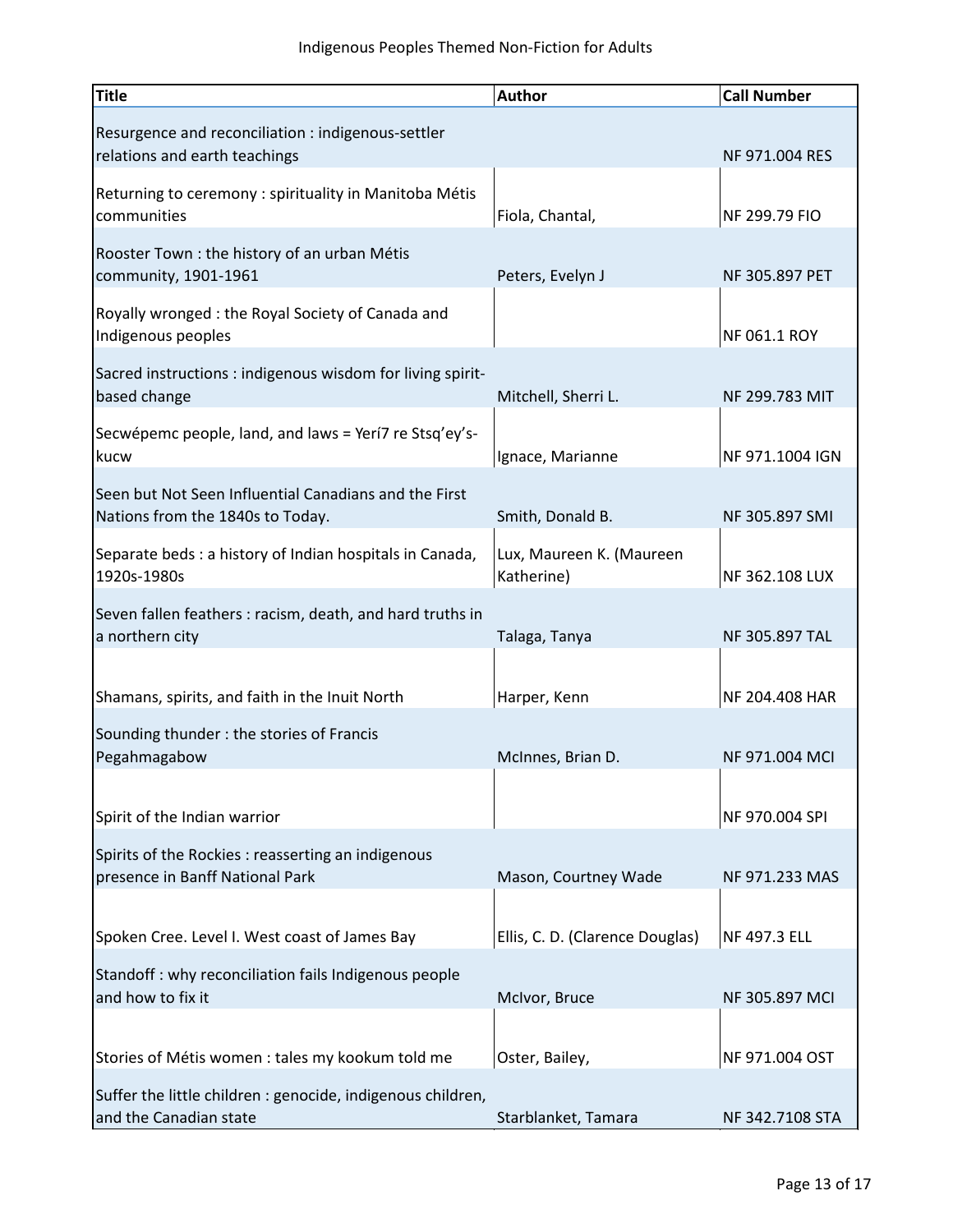| <b>Title</b>                                                                         | <b>Author</b>                                          | <b>Call Number</b>   |
|--------------------------------------------------------------------------------------|--------------------------------------------------------|----------------------|
| Surviving Canada: indigenous peoples celebrate 150<br>years of betrayal              |                                                        | NF 971.004 SUR       |
|                                                                                      |                                                        |                      |
| Tell it to the world                                                                 | Grant, Stan                                            | NF 305.899 GRA       |
|                                                                                      |                                                        |                      |
| Telling it to the Judge: Taking Native History to Court                              | Ray, Arthur J.                                         | NF 342.71 RAY        |
|                                                                                      |                                                        |                      |
| The arts of Indigenous health and well-being                                         |                                                        | NF 362.108 VAN       |
|                                                                                      | Howard, James H. (James                                |                      |
| <b>The Canadian Sioux</b>                                                            | Henri)                                                 | NF 971.004 HOW       |
| The circle game: shadows and substance in the Indian                                 |                                                        |                      |
| residential school experience in Canada                                              | Chrisjohn, Roland David.                               | NF 371.829 CHR       |
| The clay we are made of: Haudenosaunee land tenure<br>on the Grand River             | Hill, Susan M                                          | NF 971.34 HIL        |
|                                                                                      |                                                        |                      |
| The colonial problem : an indigenous perspective on<br>crime and injustice in Canada | Monchalin, Lisa                                        | <b>NF 305.89 MON</b> |
|                                                                                      |                                                        |                      |
| The comeback                                                                         | Saul, John Ralston                                     | NF 971.004 SAU       |
|                                                                                      |                                                        |                      |
| The Cypress Hills: an island by itself                                               | Hildebrandt, Walter                                    | NF 971.243 HIL       |
| The education of Augie Merasty: a residential school                                 |                                                        |                      |
| memoir                                                                               | Merasty, Joseph Auguste                                | NF 371.829 MER       |
|                                                                                      |                                                        |                      |
| The gift is in the making: Anishinaabeg stories                                      | Simpson, Leanne                                        | NF 398.208 SIM       |
| The heart of everything that is: the untold story of Red                             |                                                        |                      |
| Cloud, an American legend                                                            | Drury, Bob                                             | NF 978.004 DRU       |
| The inconvenient Indian : a curious account of native                                |                                                        |                      |
| people in North America                                                              | King, Thoma                                            | NF 970.004 KIN       |
| The Knowledge Seeker: Embracing Indigenous<br>Spirituality                           | Stonechild, Blair                                      | NF 299.7 STO         |
| The land we are: artists & writers unsettle the politics                             |                                                        |                      |
| of reconciliation                                                                    |                                                        | NF 704.039 LAN       |
| The Metis: memorable events and memorable<br>personalities                           | Goulet, George R. D. (George<br><b>Richard Donald)</b> | NF 971.004 GOU       |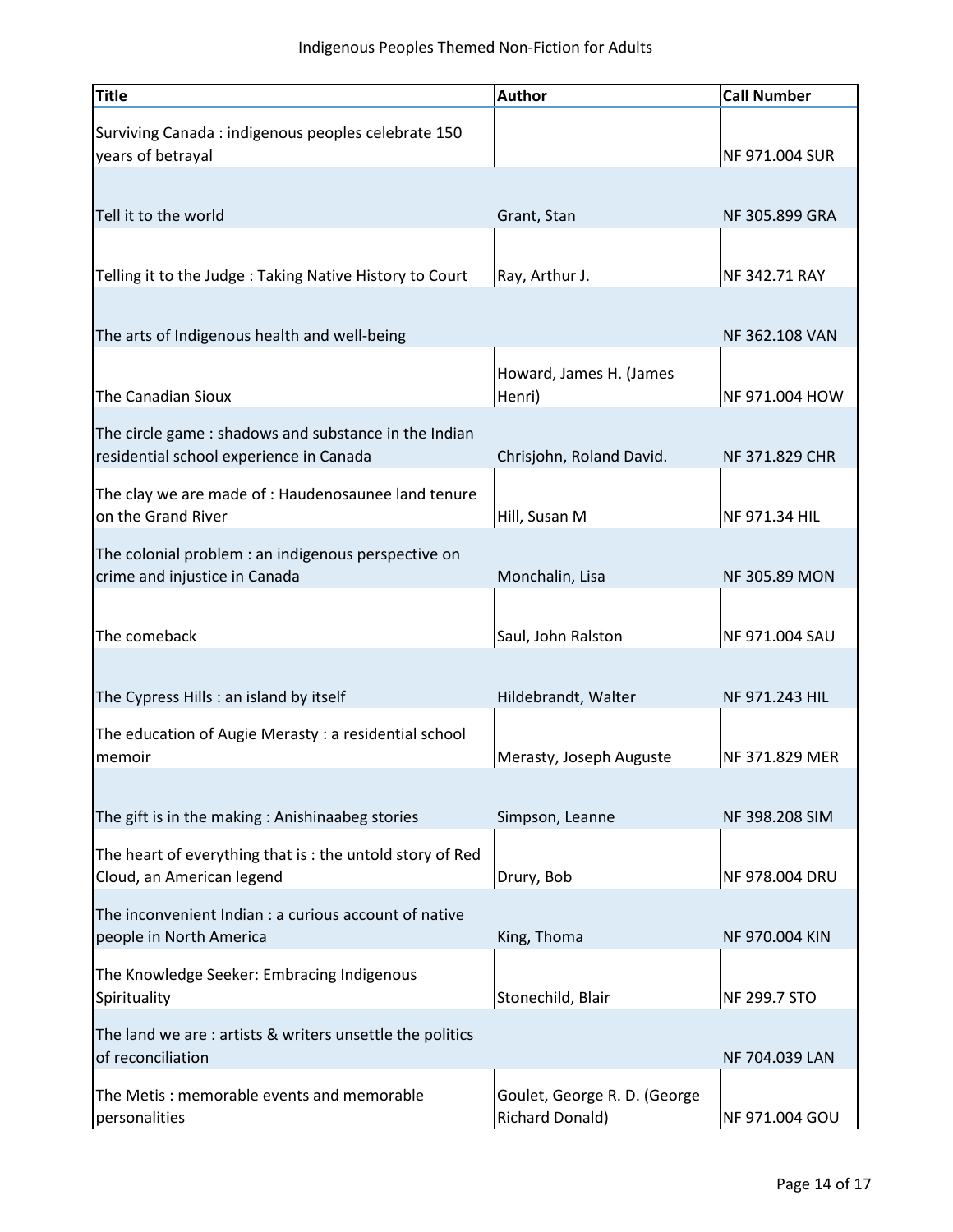| <b>Title</b>                                                | <b>Author</b>             | <b>Call Number</b>   |
|-------------------------------------------------------------|---------------------------|----------------------|
|                                                             |                           |                      |
| The Mishomis book: the voice of the Ojibway                 | Benton-Banai, Edward      | NF 398.208 BEN       |
| The Native Voice : the history of Canada's first aboriginal |                           |                      |
| newspaper and its founder Maisie Hurley                     | Jamieson, Eric            | NF 071.108 JAM       |
| The Northwest is our mother: the story of Louis Riel's      |                           |                      |
| people, the Métis nation                                    | Teillet, Jean,            | <b>NF 971.2 TEI</b>  |
| The other slavery: the uncovered story of Indian            |                           |                      |
| enslavement in America                                      | Reséndez, Andrés          | NF 306.3 RES         |
|                                                             |                           |                      |
| The Pemmican Eaters                                         | Dumont, Marilyn           | <b>NF 811.54 DUM</b> |
| The people have never stopped dancing : Native              |                           |                      |
| American modern dance histories                             | Shea Murphy, Jacqueline   | NF 792.8 SHE         |
| The power of naming : a journey toward your soul's          |                           |                      |
| indigenous nature                                           | Dewberry, Melanie         | <b>NF 155.2 DEW</b>  |
|                                                             |                           |                      |
| The Reason You Walk                                         | Kinew, Wab                | NF 971.274 KIN       |
|                                                             |                           |                      |
| The Red Deal Indigenous Action to Save Our Earth.           | Nation, Red.              | NF 363.738 RED       |
|                                                             |                           |                      |
| The Red Files                                               | Bird-Wilson               | <b>NF 811.6 BIR</b>  |
| The Right To Be Cold: One Woman's Story Of Protecting Her   |                           |                      |
| Culture, The Arctic And The Whole Planet                    | Watt-Cloutier, Sheila     | NF 333.72 WAT        |
| The sacred pipe : Black Elk's account of the seven rites    |                           |                      |
| of the Oglala Sioux                                         | <b>Black Elk</b>          | NF 291.38 BLA        |
|                                                             |                           |                      |
| The trail of Nenaboozhoo: and other creation stories        | Bomgiizhik,               | NF 398.208 BOM       |
| The wild ride : a history of the North West Mounted         | Wilkins, Charles (Charles |                      |
| Police                                                      | Everett)                  | NF 971.202 WIL       |
| They called me number one : secrets and survival at an      |                           |                      |
| Indian residential school                                   | Sellars, Bev              | NF 371.829 SEL       |
| Think Indigenous Native American Spirituality for a         |                           |                      |
| Modern World.                                               | Feather, Doug Good.       | NF 299.7 GOO         |
|                                                             |                           |                      |
| This accident of being lost: songs and stories              | Simpson, Leanne           | NF 811.6 SIM         |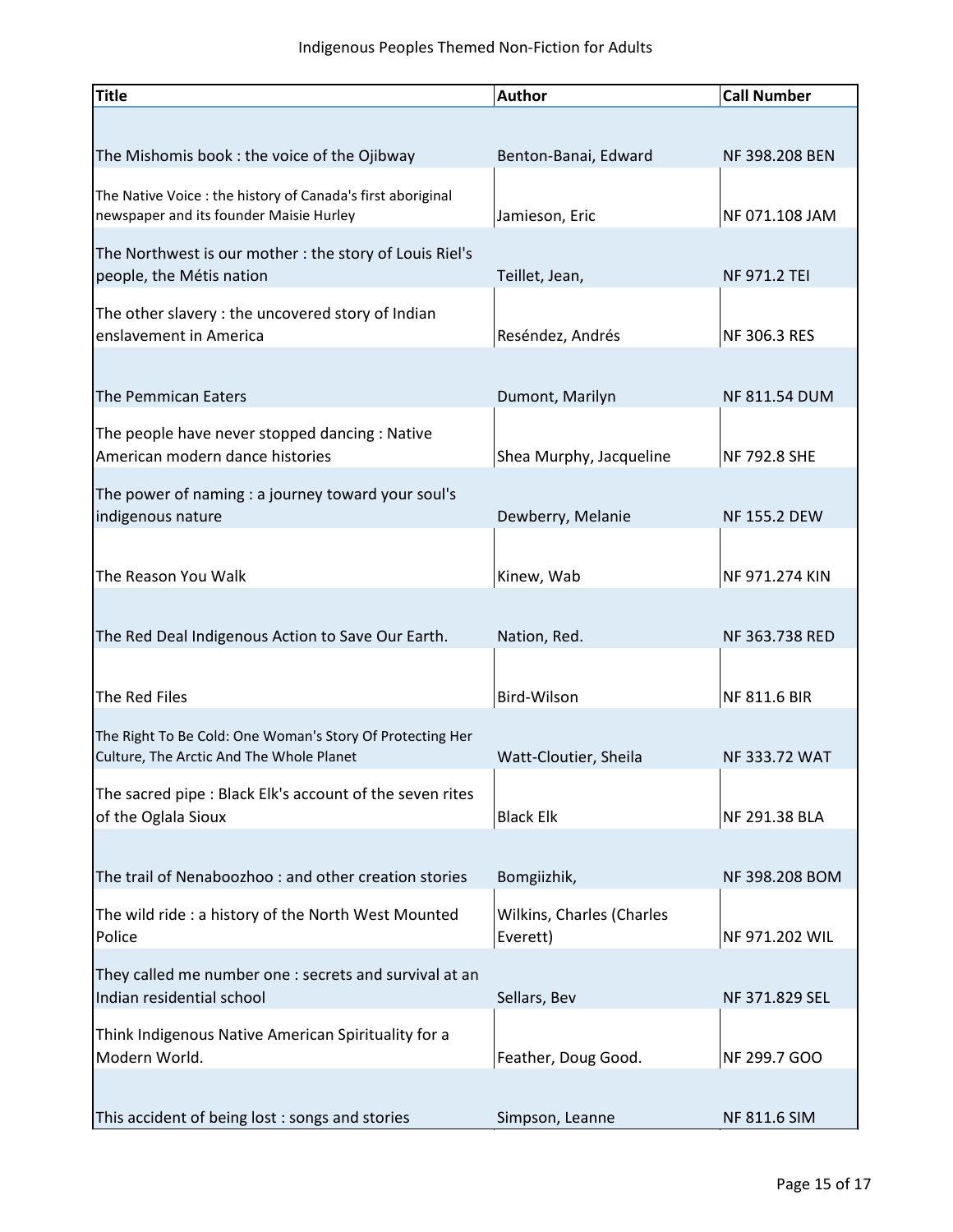| <b>Title</b>                                                                                               | <b>Author</b>                  | <b>Call Number</b>  |
|------------------------------------------------------------------------------------------------------------|--------------------------------|---------------------|
| This accident of being lost: songs and stories (COPY 2)                                                    | Simpson, Leanne                | NF 811.6 SIM        |
| This wound is a world : poems                                                                              | Belcourt, Billy-Ray            | NF 811.6 BEL        |
| Those who know : profiles of Alberta's native elders                                                       | Meili, Dianne                  | LH 971.23 MEI       |
| Towards a prairie atonement                                                                                | Herriot, Trevor                | NF 971.274 HER      |
| Treaty #                                                                                                   | Ruffo, Armand Garnet           | NF 811.54 RUF       |
| <b>Trickster Academy</b>                                                                                   | Davis, Jenny L.                | <b>NF 811.6 DAV</b> |
| Truth and indignation: Canada's Truth and<br>Reconciliation Commission on Residential Schools              | Niezen, Ronald                 | NF 371.829 NIE      |
| Truth and reconciliation in Canadian schools                                                               | Toulouse, Pamela Rose          | NF 371.829 TOU      |
| Ukkusiksalik : the people's story                                                                          | Pelly, David F. (David Fraser) | NF 971.0958 PEL     |
| Un/inhabited                                                                                               | Abel, Jordan                   | NF 811.6 ABE        |
| Undefeated : Jim Thorpe and the Carlisle Indian School<br>Football team                                    | Sheinkin, Steve                | NF 796.332 SHE      |
| Unsettling Canada : a national wake-up call                                                                | Manuel, Arthur                 | <b>NF 971 MAN</b>   |
| Unsettling the settler within : Indian residential schools,<br>truth telling, and reconciliation in Canada | Regan, Paulette                | NF 371.829 REG      |
| Up Ghost River : a chief's journey through the turbulent<br>waters of Native history                       | Metatawabin, Edmund            | NF 971.004 MET      |
| Violence against Indigenous women : literature,<br>activism, resistance                                    | Hargreaves, Allison            | NF 810.992 HAR      |
| Walking in the woods: a Metis journey                                                                      | Belcourt, Herb                 | NF 971.2 BEL        |
| Walking in the woods : a Métis memoir                                                                      | Belcourt, Herb                 | NF 971.2 BEL        |